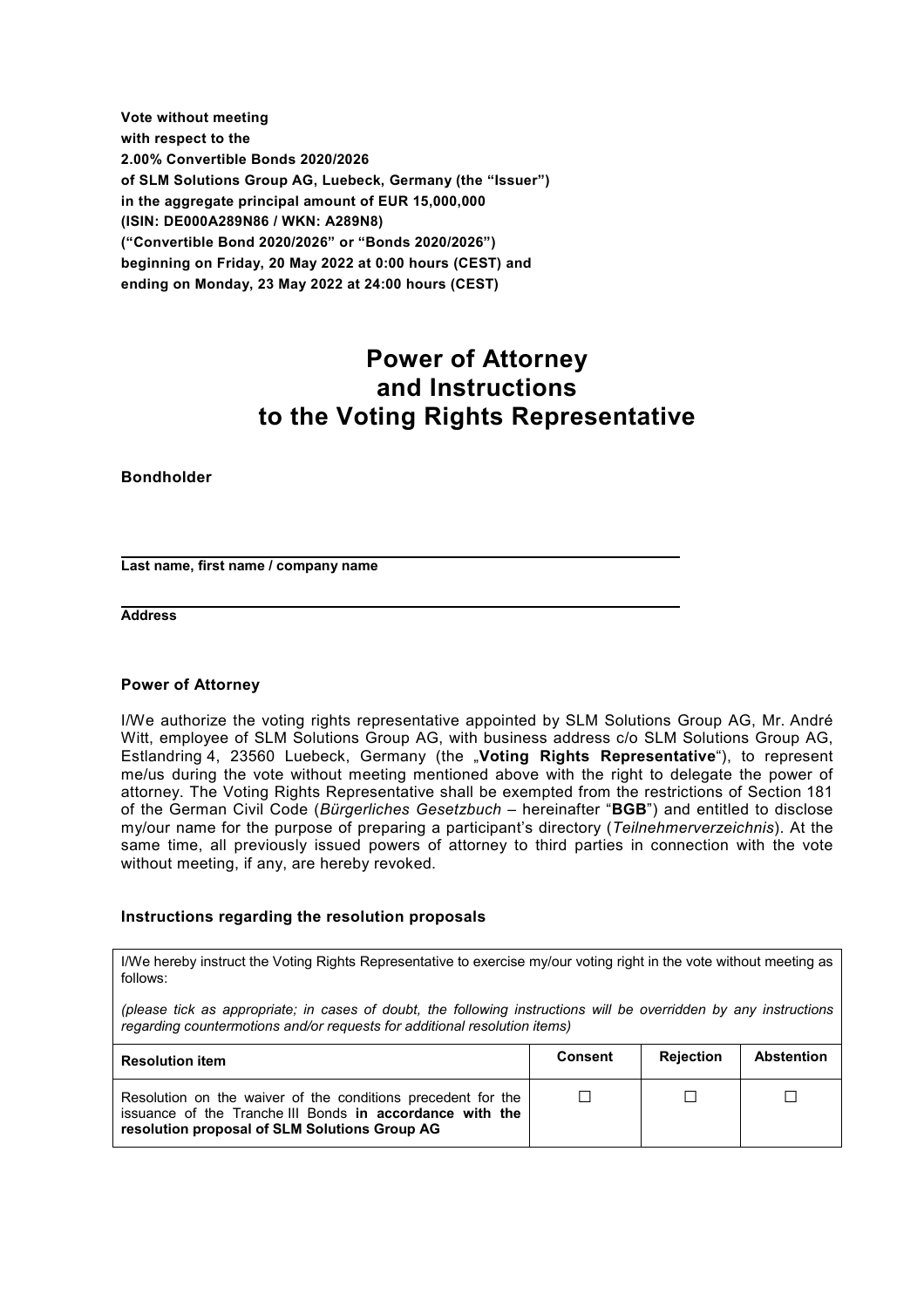#### **Instructions regarding procedural motions, countermotions and/or requests for additional resolution items**

| In case of procedural motions, countermotions and/or requests for additional resolution items, I/we<br>hereby instruct the Voting Rights Representative to exercise my/our voting rights in accordance with |
|-------------------------------------------------------------------------------------------------------------------------------------------------------------------------------------------------------------|
| the recommendations of the Issuer.                                                                                                                                                                          |

\_\_\_\_\_\_\_\_\_\_\_\_\_\_\_\_\_\_\_\_\_\_\_\_\_\_\_ \_\_\_\_\_\_\_\_\_\_\_\_\_\_\_\_\_\_\_\_\_\_\_\_\_\_\_\_\_

(*Place, date*) (*Signature or other confirmation of statement according to Section 126b BGB*)

## **Please note:**

Bondholders are requested to submit the **completed and signed form** for the Power of Attorney and Instructions together with the Special Confirmation with Blocking Note issued in text form by mail to the following address:

## **Mr. André Witt "Convertible Bond 2020/2026: Vote without Meeting" c/o SLM Solutions Group AG, Estlandring 4, 23560 Luebeck, Germany**

or by fax to: **+49 451 4060 3250** 

or by e-mail to: **ir@slm-solutions.com** 

(please send only once).

To ensure a submission in good time by the Voting Rights Representative to the Scrutineer, it is requested to provide the Voting Rights Representative with the Power of Attorney and Instructions and the Special Confirmation with Blocking Note at the earliest convenience. The aforementioned documents have to be received by the Voting Rights Representative **no later than** by the day before the end of the Voting Period, i.e. **by 22 May 2022**.

**With respect to delayed or incomplete submitted documents, the Voting Rights Representative assumes no liability that such votes will be counted in the vote without meeting.**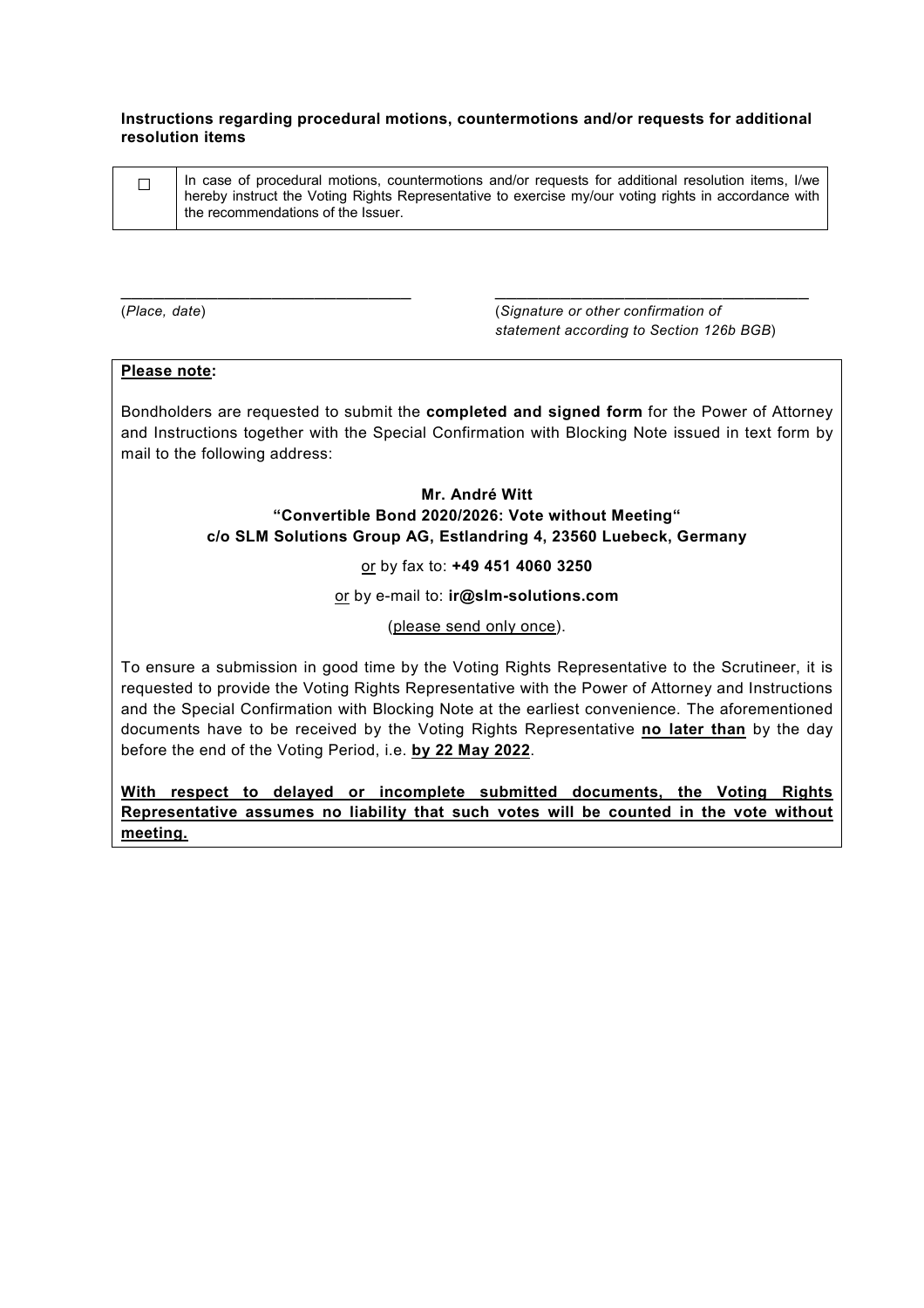### **Legal notice regarding the granting of power of attorney:**

1. Each bondholder may be represented by a proxy of its choice with respect to exercising voting rights (Section 14 of the German Act on Issues of Debt Securities (*Schuldverschreibungsgesetz*, "**SchVG**") in conjunction with Section 18 (1) SchVG). The proxy may, in particular, be the Voting Rights Representative appointed by the Issuer.

This form for the Power of Attorney only encompasses the instructions to the Voting Rights Representative predefined by the form. Additional instructions to the Voting Rights Representative cannot be given by way of this form. If the voting right shall be exercised in a way that differs from the instructions predefined by this form, it is required to give a third party power of attorney or to exercise voting right in person.

If the Voting Rights Representative is not provided with voting instructions regarding procedural motions, countermotions and/or requests for additional resolution items, the Voting Rights Representative will not be entitled to exercise voting rights with respect to these resolution items. Such votes will be counted as abstention.

2. **To ensure a submission in good time by the Voting Rights Representative to the Scrutineer, it is requested to provide the Voting Rights Representative with the Power of Attorney and Instructions and the Special Confirmation with Blocking Note at the earliest convenience before the Voting Period. The aforementioned documents must be received by the Voting Rights Representative no later than by the day before the end of the Voting Period, i.e. by 22 May 2022.** 

The Voting Rights Representative assumes no liability that the voting right can be exercised within the Voting Period with regard to powers of attorney received after the expiry of such deadline. The Voting Rights Representative has to prove its power of attorney no later than by the end of the voting period commencing on Friday, 20 May 2022, 0:00 hours (CEST) and ending on Monday, 23 May 2022, 24:00 hours (CEST) (the "**Voting Period**") to the scrutineer, notary public Natalie von Rom with seat in Frankfurt am Main, Germany (the "**Scrutineer**"), by submitting the Power of Attorney in text form (Section 126b BGB). Also in case of a vote submission by the Voting Rights Representative, the Special Confirmation with Blocking Note on the principal's ownership must be submitted to the Scrutineer in accordance with no. 3 below no later than by the end of the Voting Period. Further, to the extent applicable, evidence of representation (*Vertretungsnachweise*) in accordance with no. 4 or no. 5 below should also be submitted to the Scrutineer no later than by the end of the Voting Period.

## **Bondholders are requested to submit the respective proofs together with a duly completed form of the Power of Attorney to the Voting Rights Representative within the abovementioned period.**

3. Bondholders must demonstrate their eligibility to participate in the vote without meeting no later than by the end of the Voting Period. For this purpose, a current proof of ownership of the Bonds 2020/2026 issued by the Custodian pursuant to lit. a) below (the "**Special Confirmation**") and a blocking note of the Custodian pursuant to lit. b) below (the "**Blocking Note**") have to be submitted in text form (Section 126b BGB):